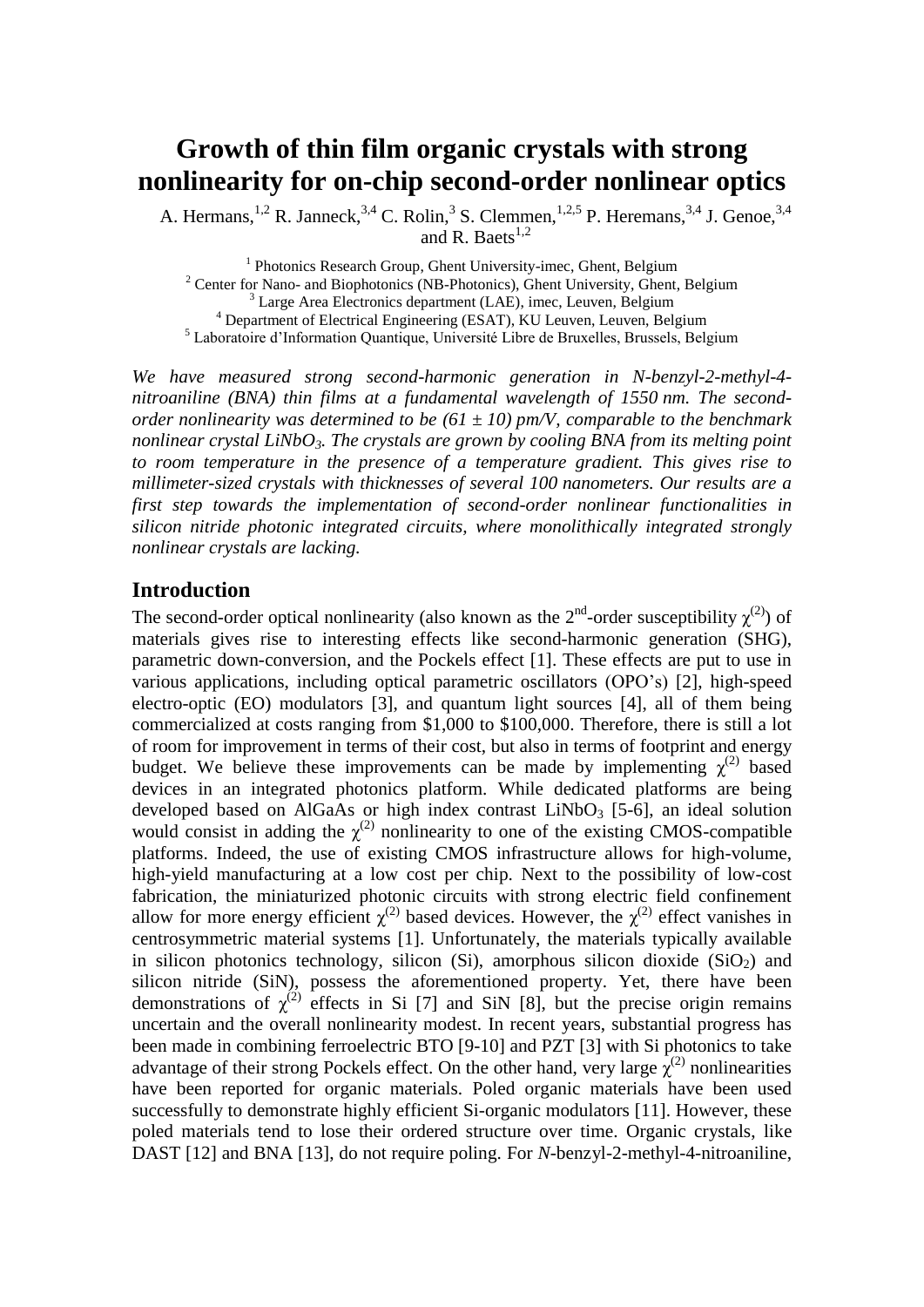or BNA, a nonlinearity of  $\chi_{zzz} = (468 \pm 62)$  pm/V at a fundamental wavelength of 1064 nm has been reported in bulk crystals [13] (compared to  $\gamma_{zzz} = 54$  pm/V for  $LiNbO<sub>3</sub>$  [14], used in many applications). Also EO modulators have been demonstrated in Si slot waveguides filled with BNA [15-16]. BNA belongs to the orthorhombic crystal system, point group mm2 [15]. It is transparent in the  $\sim 500$  nm to  $\sim 2 \mu m$ wavelength range [13]. The ability to grow these organic crystals in thin films over large areas would enable their integration in nanophotonic circuits, and consequently allow the realization of efficient integrated  $\chi^{(2)}$  devices. Considering the large overlap in transparency windows between SiN and BNA, this platform is the natural choice for nonlinear wave mixing experiments.

Here we report on the growth of high  $\chi^{(2)}$  millimeter-sized BNA crystals with thicknesses in the 200 to 600 nm range. The fabrication process is outlined, along with characterization through x-ray diffraction (XRD) and SHG measurements.

## **Crystal growth**

The first step in the fabrication process is the drop casting of a BNA in toluene solution on an oxidized Si substrate. A glass cover is placed on top to avoid dewetting in subsequent steps. Next, BNA is molten by heating up the sample on a hotplate. Finally, the sample is cooled down slowly in the presence of a temperature gradient to promote the formation of large crystals. We use  $2 \text{ cm} \times 2 \text{ cm}$  glass covers and oxidized Si substrates (100 nm  $SiO<sub>2</sub>$ ). Before processing the substrates are cleaned in an ultrasonic bath using soap, DI water, acetone, and IPA, followed by a 15 minutes  $UV-O_3$ treatment. BNA was purchased in powder form from MolPort. We dissolve the powder in toluene. For the drop casting we use 100 μl of 0.4 wt% BNA in toluene solution. After the solvent has evaporated, the glass cover is placed on top. For the crystallization, the sample is placed on a Unitemp RSS-450-110 hotplate whose temperature profile over time can be programmed. When placing the sample on the hotplate, we pay attention to position the sample such that it is extending from the side of the hotplate (by several millimeters). This creates a small temperature gradient. The sample is heated up to 105<sup>o</sup>C (BNA's melting point [16]) in 5 minutes, after which it stays at 105°C for 1 minute. Finally, it is cooled down to room temperature at a rate of -0.1°C/minute. Before characterization the glass cover is removed.

## **Characterization methods**

For visual inspection of our samples an Olympus DSX 500 microscope is used. We utilize the polarized light option since it gives good contrast between different crystal orientations for anisotropic materials. The Veeco Dektak 150 surface profiler is used to determine the thin film thickness. X-ray analysis is done with a Bruker D8 Discover system utilizing Cu Kα radiation. The SHG measurements are performed on a homebuilt setup (Fig. 1). The laser source is a Calmar FPL-03CCFPM femtosecond fiber laser with a wavelength of 1550 nm and a pulse duration of 100 fs. The laser beam is collimated and sent through a polarizing beamsplitter cube (PBSC) to obtain linearly polarized light. Next, the beam passes through a half-wave plate to alter the polarization direction. Afterwards, the laser light is focused onto the sample with a parabolic mirror and a  $2<sup>nd</sup>$  parabolic mirror directs the light to the detector (IDQ ID 120). In front and behind the sample there are a longpass and shortpass filter, to filter out light at the second-harmonic (SH) wavelength that is not generated in the sample and to filter out the laser light, respectively. In front of the detector there is also a PBSC, to select the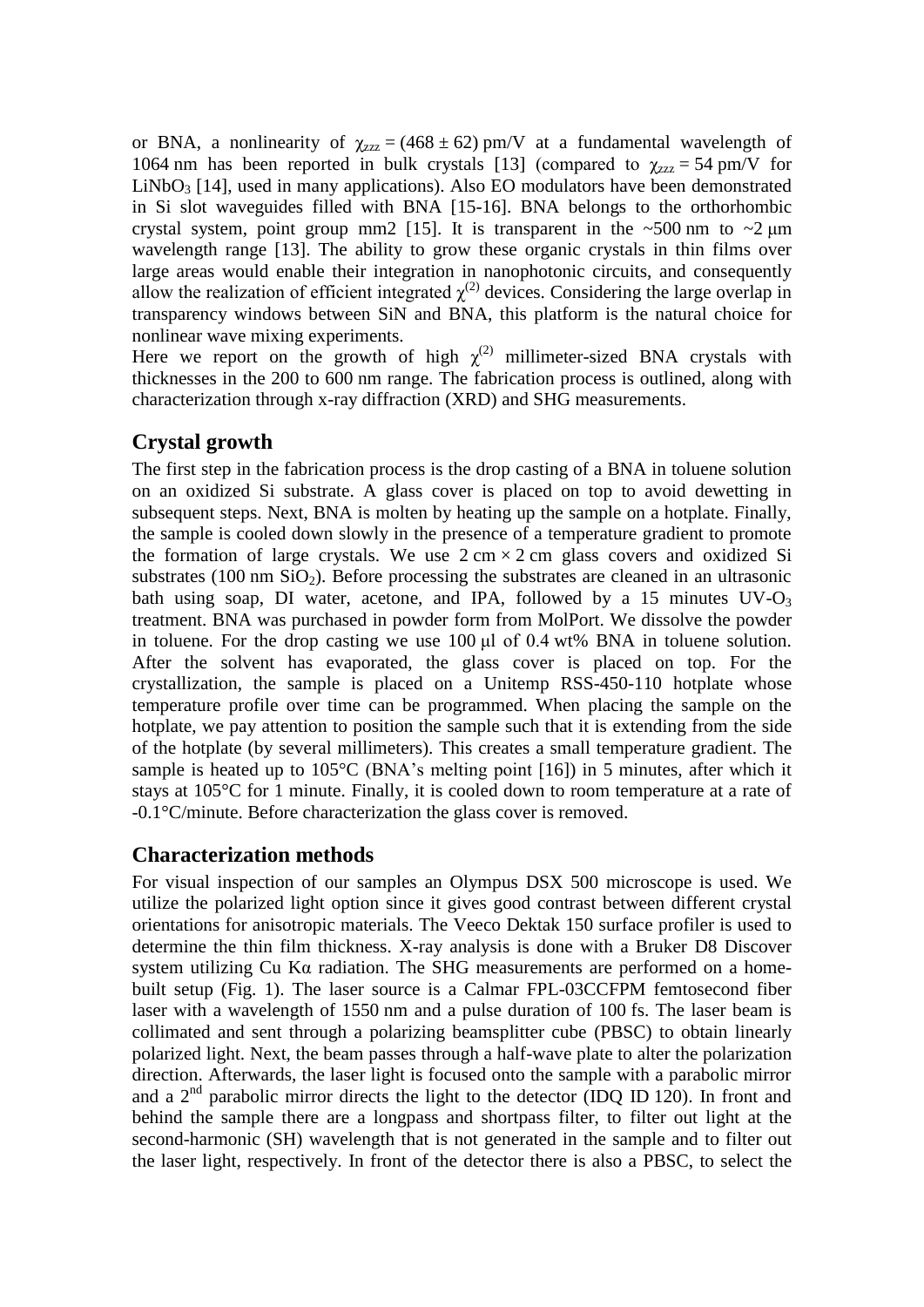polarization of interest, a bandpass filter, to filter out all light not at the SH wavelength, and a lens to focus the light onto the detector. The setup is calibrated with a BBO crystal. To fit our data, the model described in [17] has been implemented in MATLAB.



Fig. 1. Setup for SHG measurements. PBSC = polarizing beamsplitter cube,  $\lambda/2$  = half-wave plate, LP = longpass filter,  $SP =$  shortpass filter,  $BP =$  bandpass filter.

### **Results and discussion**

Millimeter-sized BNA crystals can be seen on the microscopy image in Fig. 2a. The black regions are gaps or cracks. Fig. 2b shows a surface profile measured over one of these gaps, giving us an estimate of the film thickness. The drop casting technique results in thicknesses varying from 200 to 600 nm, though locally the variations are small as can be seen from the surface profile. XRD  $\theta$ -2 $\theta$  scans show higher-order diffraction peaks corresponding to the (010) plane (Fig. 3a).





Knowing the crystal orientation, thickness, and refractive index [13], we can determine the nonlinearity in SHG measurements (Fig. 3b). The SH power is measured as a function of polarization angle at normal incidence. The position of the maximum depends on the in-plane crystal orientation. Fitting gives a nonlinearity of  $\gamma_{zzz}$  = (61  $\pm$  10) pm/V (error due to thickness uncertainty; result is an average of 6 measurements spread over 3 samples). For bulk crystals a value of  $(468 \pm 62)$  pm/V at 1064 nm is reported. Taking into account dispersion, this corresponds to ~314 pm/V at 1550 nm [18]. Our smaller value can be related to the crystal quality.